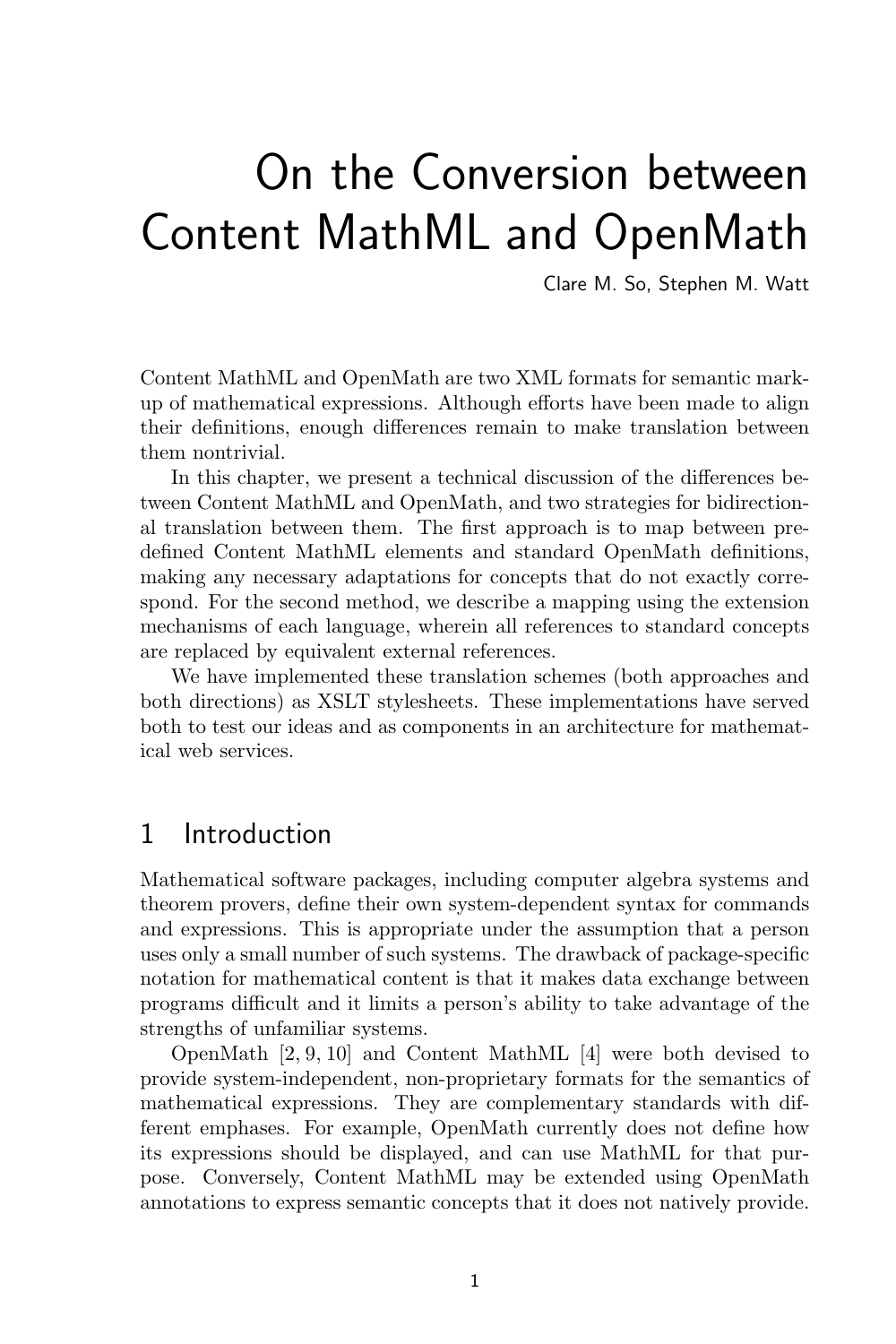The relationship between OpenMath and MathML has been discussed elsewhere [6, 7, 11].

There are two implications to the fact that the standards are complementary. First, since each standard may rely to some extent on the other, it is clear that the languages are needed simultaneously for the general management of mathematical knowledge (on the web or otherwise). Hence, translations between the languages are necessary. However, the co-dependence between the languages also implies that possibly they are different on a deeper level, that is, sufficiently mismatched so as to complicate such translations. Indeed, as we will describe, there are differences which prevent the simple translation of certain expressions from conserving semantics.

Our primary aim in this chapter is to give a detailed analysis of translation between the Content MathML and OpenMath formats. In doing so, we uncover certain discrepancies that may preclude the full interoperability of the languages, and which therefore should be taken into consideration in future versions of these standards.

We describe two strategies for translation between Content MathML and OpenMath, and we demonstrate how these mismatches may be addressed in both cases. The first strategy is to convert between pre-defined Content MathML elements and OpenMath's MathML Content Dictionaries, preserving the use of Content MathML's built-in semantics if possible. This translation also handles the primitives of both formats. The second strategy maps all semantics of the source into expressions using the extension mechanism of the target language. This open-ended strategy uses only the low-level expression forming primitives of OpenMath and Content MathML, and uses external definitions for all mathematical content. Both strategies match the basic elements of the standards.

To summarize, the principle contributions of this work are:

- A strategy for high-level conversion between OpenMath and Content MathML. We identify mismatches between Content MathML and OpenMath, including shortcomings of the OpenMath "MathML" Content Dictionary, intended to support Content MathML.
- A strategy for uniform conversion between OpenMath and MathML. The target language, either OpenMath or Content MathML, is used as a "carrier" syntax, and translations uniformly use the extension mechanisms.

The remainder of this chapter is organized as follows. Section 2 introduces the Content MathML and OpenMath standards. Section 3 presents the mapping between the semantics of Content MathML and OpenMath's MathML CD group. It also presents the discrepancies between Content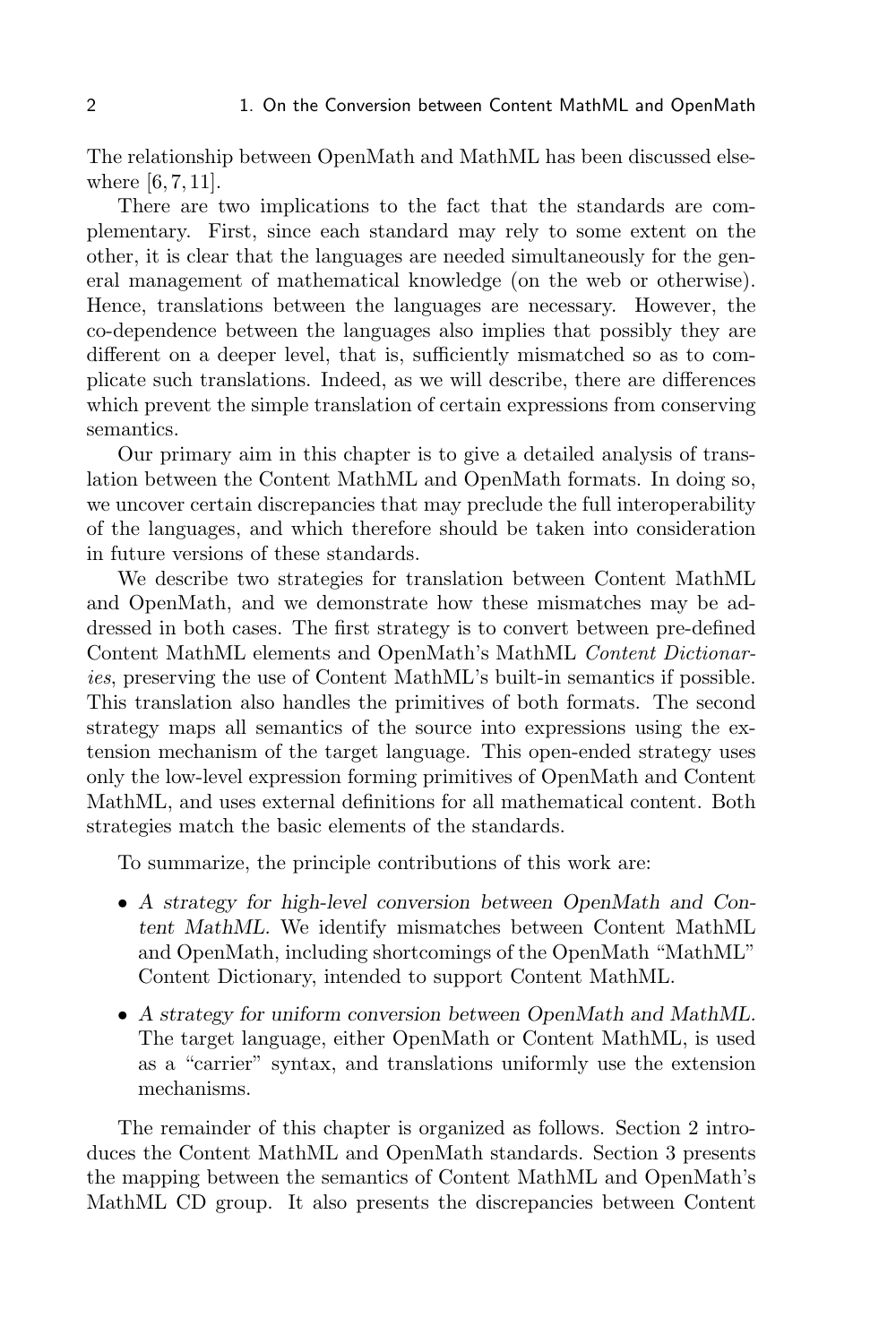MathML and OpenMath. Section 4 describes how we can always use external definitions in Content MathML when matching semantics are not available. This translation strategy helps us to overcome the cases in which OpenMath's semantics do not have Content MathML equivalent. Section 5 describes our implementation of a translator based on these ideas and Section 6 concludes the chapter.

## 2 OpenMath and Content MathML

The OpenMath and Content MathML standards both provide facilities to manage mathematical knowledge. Both formats serve to encode the semantics of mathematical expressions. Neither format is used to specify mathematical notation. Rather, it is expected that T<sub>E</sub>X or *Presentation* MathML can be used to represent expression notation, which is beyond the scope of this chapter. Before contrasting the two languages, we highlight their key characteristics individually.

2.1 OpenMath. OpenMath a system-independent XML [5] format to encode the semantics of mathematical expressions. It can be used as input and output for scientific computation as well as the format for mathematical expressions in documents. This standard includes a set of predefined elements describing some elementary concepts such as variables, floating point numbers and integers. No mathematical function is predefined. All semantics of the mathematical functions are defined in collections called Content Dictionaries (CDs). These CDs may be defined by a single application, by an agreement between two parties or by community consensus.

**Example 1.1**  $\int x^2 dx$  in OpenMath

```
<OMOBJ xmlns="http://www.openmath.org/">
  <OMA<OMS cd="calculus1" name="int"/>
    <OMBVAR> <OMV name="x"/> </OMBVAR>
    <MAS<OMS cd="arith1" name="power"/>
      <OMV name="x"/> <OMI> 2 </OMI>
    </OMA>
  </OMA>
</OMOBJ>
```
§ Extending OpenMath. OpenMath is extensible by design. The semantics of mathematical functions are defined using Content Dictionaries, which may, in principle, be contributed by anyone. This removes the need to refer to semantics expressed in languages other than OpenMath. Existing, frequently-used mathematical functions and constants are pre-defined in official "standard" OpenMath CDs.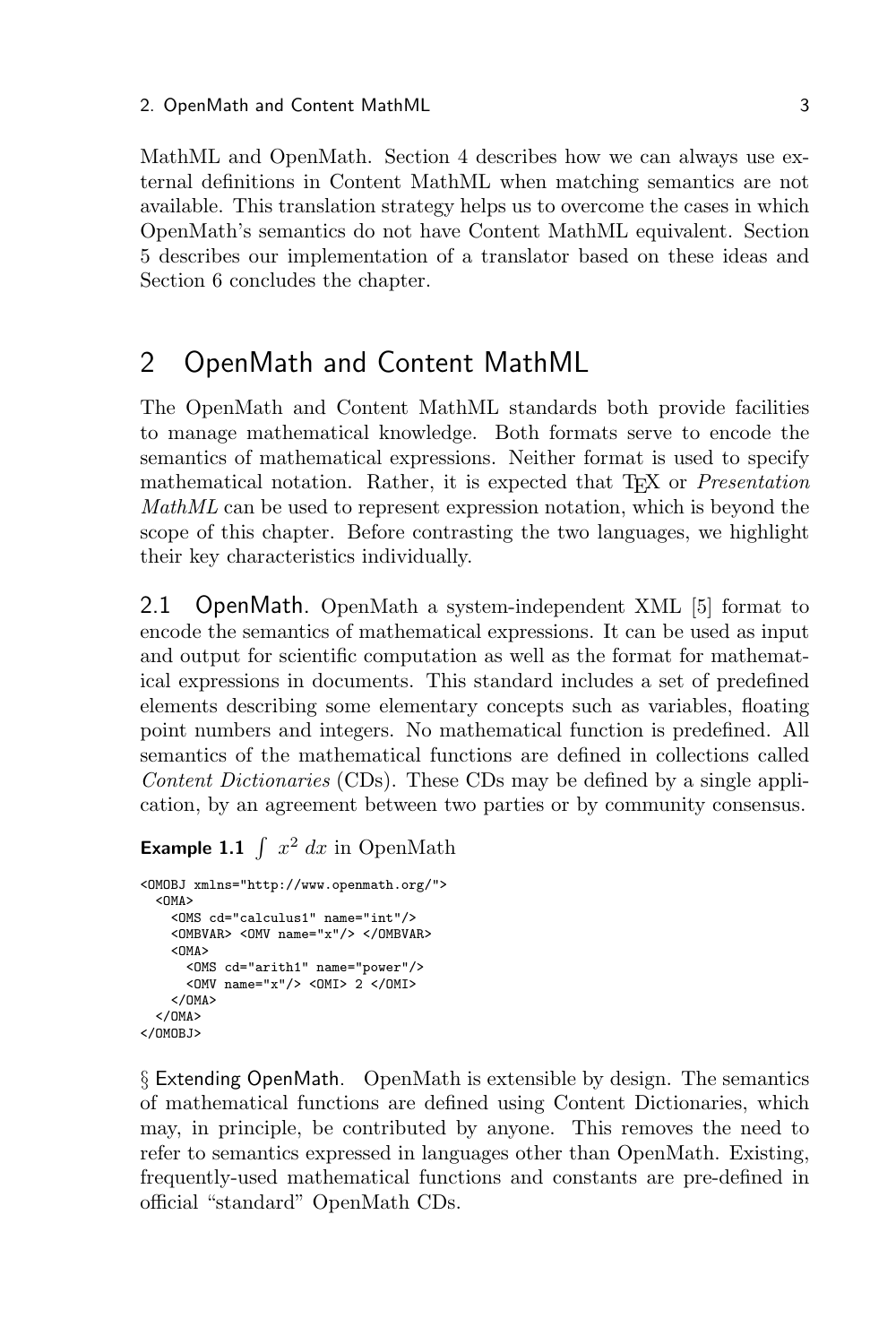| $CD$ name       | Description                                          |  |  |
|-----------------|------------------------------------------------------|--|--|
| alg1            | Some basic algebraic concepts                        |  |  |
| arith1          | Common arithmetic functions                          |  |  |
| bigfloat1       | Representation of floating point numbers             |  |  |
| $cal$ calculus1 | Calculus operations                                  |  |  |
| complex1        | Operations and constructors of complex numbers       |  |  |
| fns1            | Constructors and functions for functions             |  |  |
| integer1        | Basic integer functions                              |  |  |
| interval1       | Discrete and continuous 1-dimensional intervals      |  |  |
| linalg1         | Operations on matrices                               |  |  |
| linalg2         | Matrices and vectors in a row oriented fashion       |  |  |
| limit1          | Basic notion of the limits of unary functions        |  |  |
| list1           | List constructors                                    |  |  |
| logic1          | Basic logic functions and constants                  |  |  |
| mathmltypes     | Types and constructs handled by MathML               |  |  |
| minmax1         | Minimum and maximum of a set                         |  |  |
| multiset1       | Basic multiset theory                                |  |  |
| nums1           | Common numerical constants and constructors          |  |  |
| piece1          | Operators for piece-wise defined expressions         |  |  |
| quant1          | Basic universal and existential quantifiers          |  |  |
| relation1       | Common arithmetic operations                         |  |  |
| setname1        | Common sets in mathematics                           |  |  |
| rounding1       | Basic rounding concepts                              |  |  |
| set.1           | Functions and constructors for basic set theory      |  |  |
| s_data1         | Basic statistical functions used on sample data      |  |  |
| s dist1         | Basic statistical functions used on random variables |  |  |
| transc1         | Transcendental functions                             |  |  |
| veccalc1        | Functions for vector calculus                        |  |  |
| altenc          | Alternative encodings                                |  |  |

Figure 2.1. OpenMath's MathML CD group.

The standard CDs and CD groups of OpenMath are organized so that related functions and constants are usually placed in the same CD. Related CDs then belong to a CD group. The OpenMath Society has already approved a certain number of CDs and CD groups. In the next section we examine one of the OpenMath Society's official CDs, the MathML CD group, shown in Figure 2.1.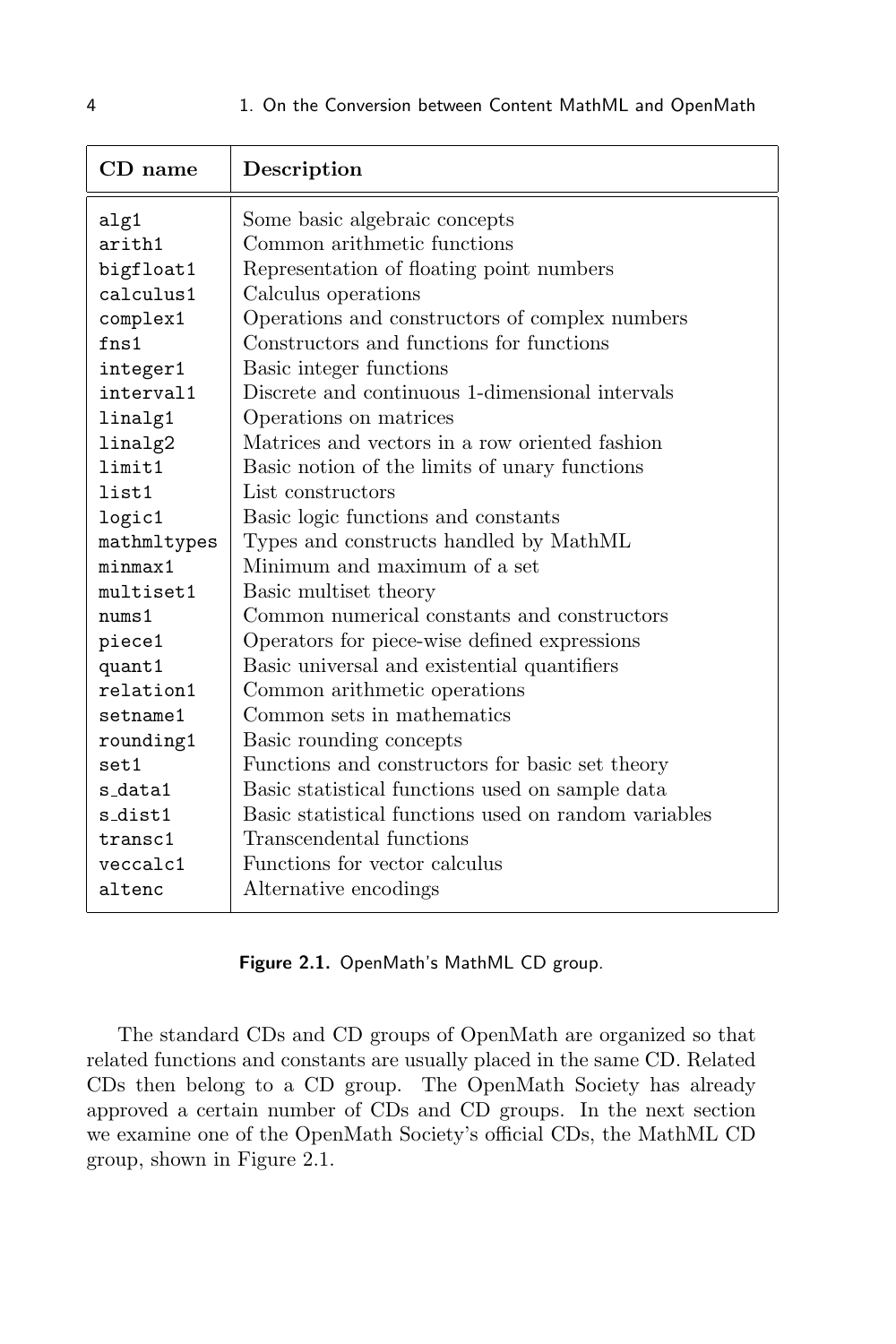2.2 Content MathML. MathML [4] is a system-independent format to encode mathematical expressions for web documents. Different types of MathML markup are available to accommodate different applications of mathematics. Presentation markup provides a format for specifying the notation of a mathematical expression. Content markup provides a format for specifying the semantics and the structure of mathematical expressions without implying any actual notation being used. This type of markup allows applications to specify the notation, and process the semantics of the expression separately. Mixed markup associates the two types of markup by bundling together, at some level of resolution, the notation and the semantics of a mathematical expression. This type of markup allows a variety of applications to process the expression, using either the semantics or the notation.

Since we aim to convert between OpenMath and MathML, we are concerned only with the Content markup aspect of MathML. Currently, Content MathML consists of a base set of elements covering subjects in elementary mathematics. The subject areas covered by Content MathML to some extent include arithmetic, algebra, logic, relations, calculus, set theory, sequences and series, elementary classical functions, statistics and linear algebra.

Example 1.2  $\int x^2 dx$  in Content MathML

```
<math xmlns="http://www.w3.org/Math/">
  \langle \text{apply} \rangle\langle \text{int}/\rangle<bvar> <ci> x </ci> </bvar>
     <apply> <power/> <ci>x</ci> <cn>2</cn> </apply>
  </apply>
\langle/math>
```
§ Extending Content MathML. Content MathML's base set of elements cannot natively handle more than a fraction of the vast set of mathematical concepts. To overcome this problem, Content MathML provides an extension mechanism allowing one to redefine Content MathML elements or to introduce new mathematical semantics. The following examples illustrate the use of these extension mechanisms in Content MathML.

**Example 1.3** Content MathML predefines  $\langle$  minus  $\rangle$  as a unary or a binary arithmetic operator. If we would like to use this element as a n-ary operator, we have to override its semantics. This is accomplished by referring to an external URL. The definitionURL attribute gives a location defining the new semantics. The following Content MathML markup illustrates how one might encode the expression  $1 - 2 - 3 - 4 - 5$ :

```
<apply>
 <minus definitionURL=
        "http://www.orcca.on.ca/example/MathML/n-ary#new_minus"/>
 <cn>1</cn> <cn>2</cn> <cn>3</cn> <cn>4</cn> <cn>5</cn>
</apply>
```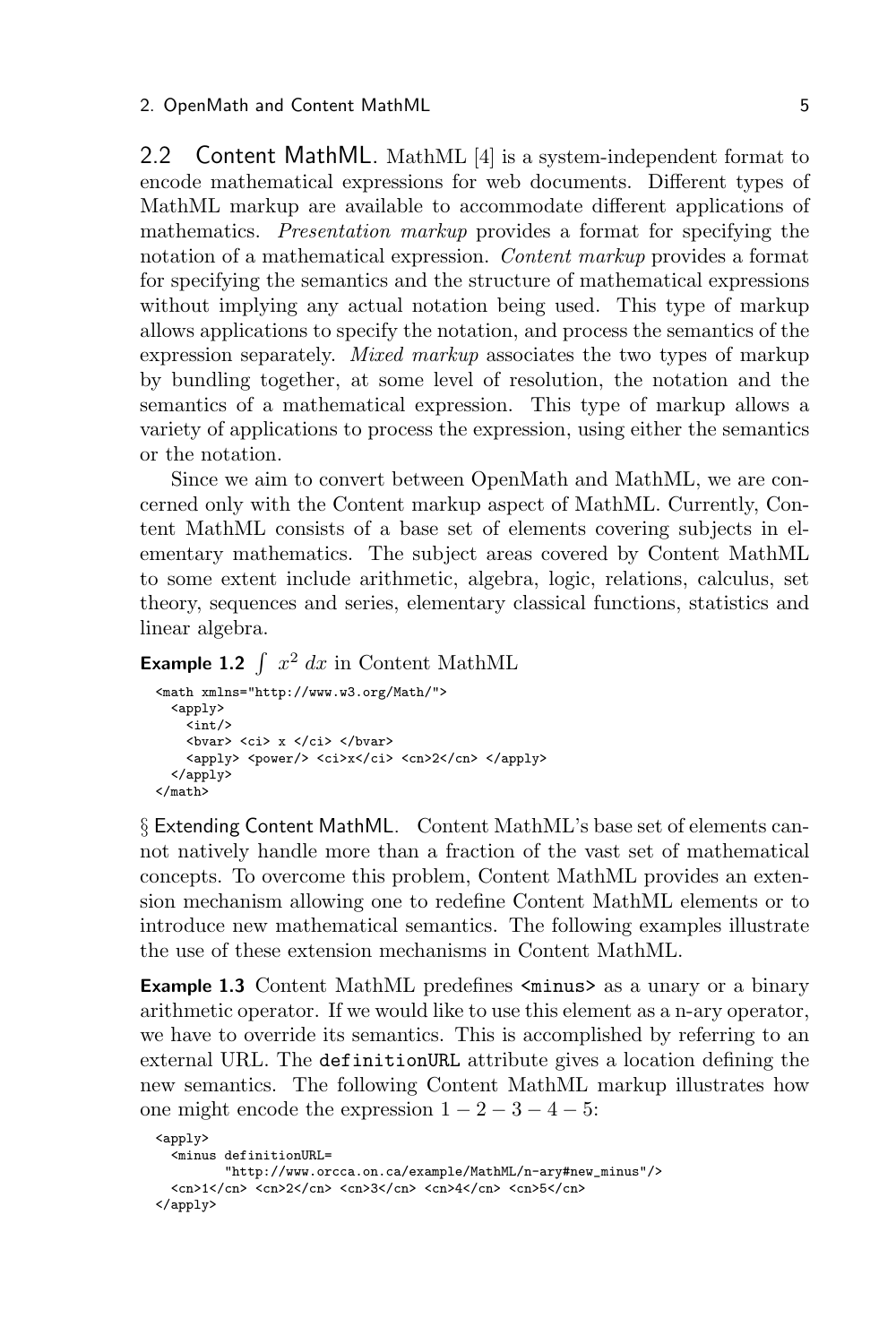A second example shows how to introduce completely new mathematical functions into Content MathML. The <csymbol> element is used for this purpose.

Example 1.4 Bessel functions of the first kind are not defined in Content MathML. To introduce these functions, we need to specify a URL giving the semantics as an attribute within a <csymbol> element. The following Content MathML markup illustrates how to define and use the function:

```
<apply>
   <csymbol definitionURL=
      "http://www.orcca.on.ca/example/OpenMath/SpecialFns/bessel#BesselJ"
     >BesselJ</csymbol>
   \langlecn> 0 \langle/cn>
   \langle cn \rangle 0 \langle cn \rangle</apply>
```
## 3 Conversion Using Internal Semantics

On first examination, Content MathML and OpenMath appear quite similar. One-to-one correspondences can be drawn between most of the basic elements and between some mathematical elements as well. This is shown in the example in Figure 3.2. For example,  $\langle \text{apply> maps to } \langle \text{OMA>}, \langle \text{c} \rangle$ maps to <OMV>, and the <OMS>s map to their corresponding MathML mathematical functions.

```
<math>math</math><apply>
    <equivalent/>
    <apply>
      \langlenot/\langle \text{apply} \rangle\langleand/<ci> A </ci>
        <ci> B </ci>
      </apply>
    </apply>
    <apply>
       \langleand/<apply>
        <sub>not</sub>/></sub>
        <ci> A </ci>
      </apply>
      <apply>
        <sub>not</sub></sub>
        <ci> B </ci>
      </apply>
    </apply>
  </apply>
<math>math<OMOBJ>
                                            <OMA>
                                               <OMS cd="logic1" name="equivalent"/>
                                               <M_A<OMS cd="logic1" name="not"/>
                                                 <OMA>
                                                   <OMS cd="logic1" name="and"/>
                                                   <OMV name="A"/>
                                                   <OMV name="B"/>
                                                 </OMA>
                                               </OMA>
                                               <CMA>
                                                 <OMS cd="logic1" name="and"/>
                                                 <MAS<OMS cd="logic1" name="not"/>
                                                   <OMV name="A"/>
                                                 </OMA>
                                                 <OMA>
                                                   <OMS cd="logic1" name="not"/>
                                                   <OMV name="B"/>
                                                </OMA>
                                               <OMA>
                                            </OMA>
                                          </OMOBJ>
```
**Figure 3.2.** Content MathML (left) and OpenMath (right) markup of  $\neg (A \wedge B) \equiv$  $(\neg A \lor \neg B)$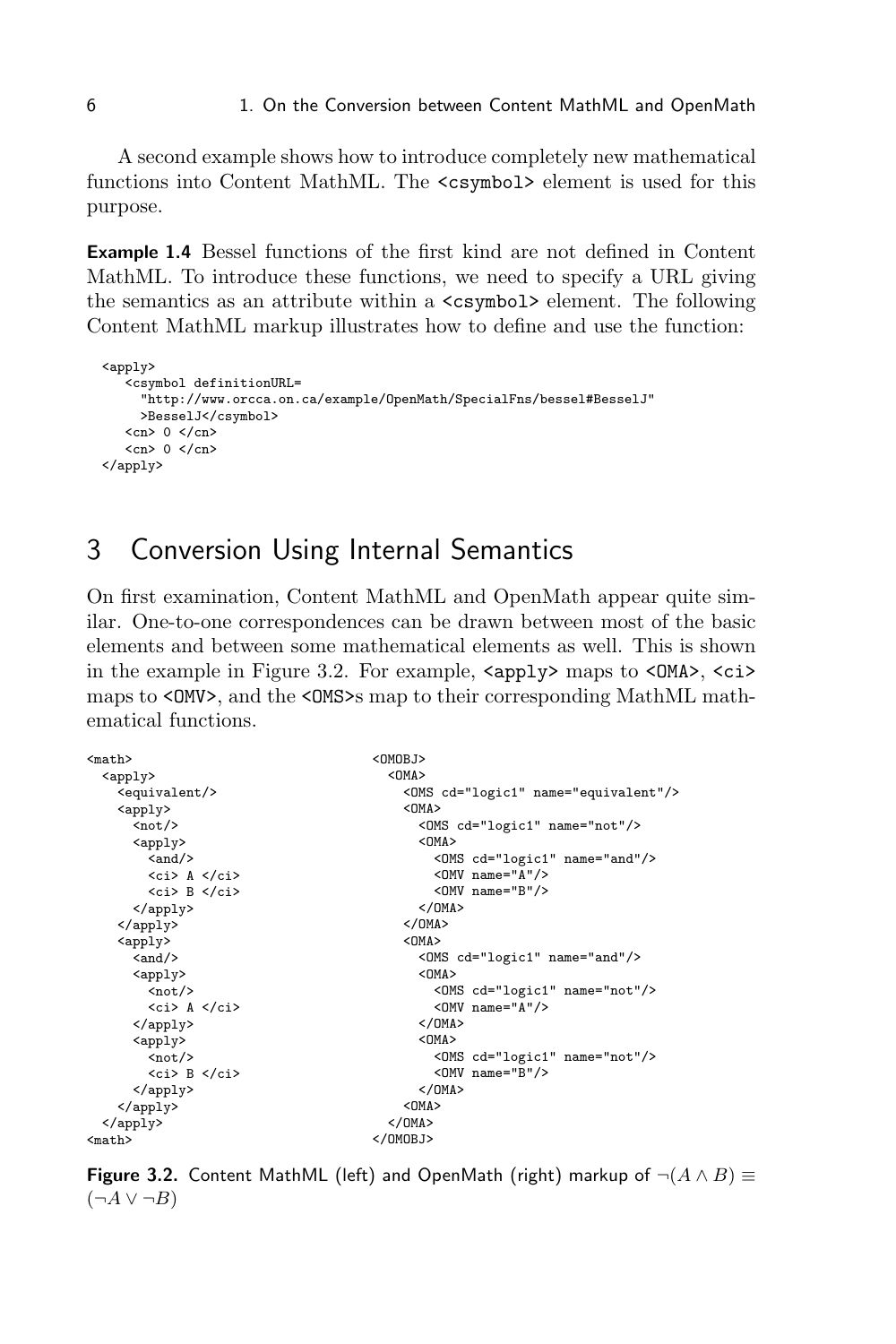### 3. Conversion Using Internal Semantics 7

The OpenMath MathML CD group is designed to provide MathML compatibility. It is intended to enable simple translation, mapping between functions described by this CD group and Content MathML elements. Such a translation is reported in [12].

Translation between these two formats is not always so simple, however. Although OpenMath's MathML CD group is designed to be compatible with Content MathML, some mismatches between OpenMath and Content MathML exist. Specifically, some elements present in one language are not present in the other, and some elements present in both languages have slightly different meanings or usage. A robust translator must deal with differences in the meanings of the pre-defined mathematical functions as well as expressions that make use of the extension mechanisms in both languages.

3.1 Dealing with the Differences. There are three ways to handle differences between Content MathML and OpenMath within a translation: If usage is different between two matching elements, a special transformation can be performed. In cases where there is more than one possible match, heuristics can be derived for eliminating inappropriate choices. Finally, failing these two options, we can extend Content MathML by making external reference to OpenMath's semantics.

§ Special Transformation. Although there is some overlap between the development communities of OpenMath and Content MathML, differences in usage can be found in matching language elements. In such cases, we can construct the mathematical object based on the information within the existing markup. This solution can be used in both directions of the translation. Example 1.5 illustrates this approach.

Example 1.5 Intervals are expressed differently in Content MathML and OpenMath. This example shows the interval  $(0, \pi)$  in Content MathML (left) and OpenMath (right). Knowing the difference between the two formats, we simply perform a special transformation to reconstruct the appropriate elements for either target.

| <interval closure="open"><br/><cn type="integer">0</cn><br/><math>pi/&gt;</math><br/></interval> | $<$ $OMA$<br> | <oms cd="interval1" name="interval_oo"></oms><br><oms cd="alg1" name="zero"></oms><br><oms cd="nums1" name="pi"></oms> |
|--------------------------------------------------------------------------------------------------|---------------|------------------------------------------------------------------------------------------------------------------------|
|--------------------------------------------------------------------------------------------------|---------------|------------------------------------------------------------------------------------------------------------------------|

§ Heuristics. Many of Content MathML's function elements have more than one usage. They can take various numbers or types of arguments. OpenMath's <OMS>s do not tend to have alternative usages. To determine the proper OpenMath <0MS> of a Content MathML function, it is necessary to examine the arguments.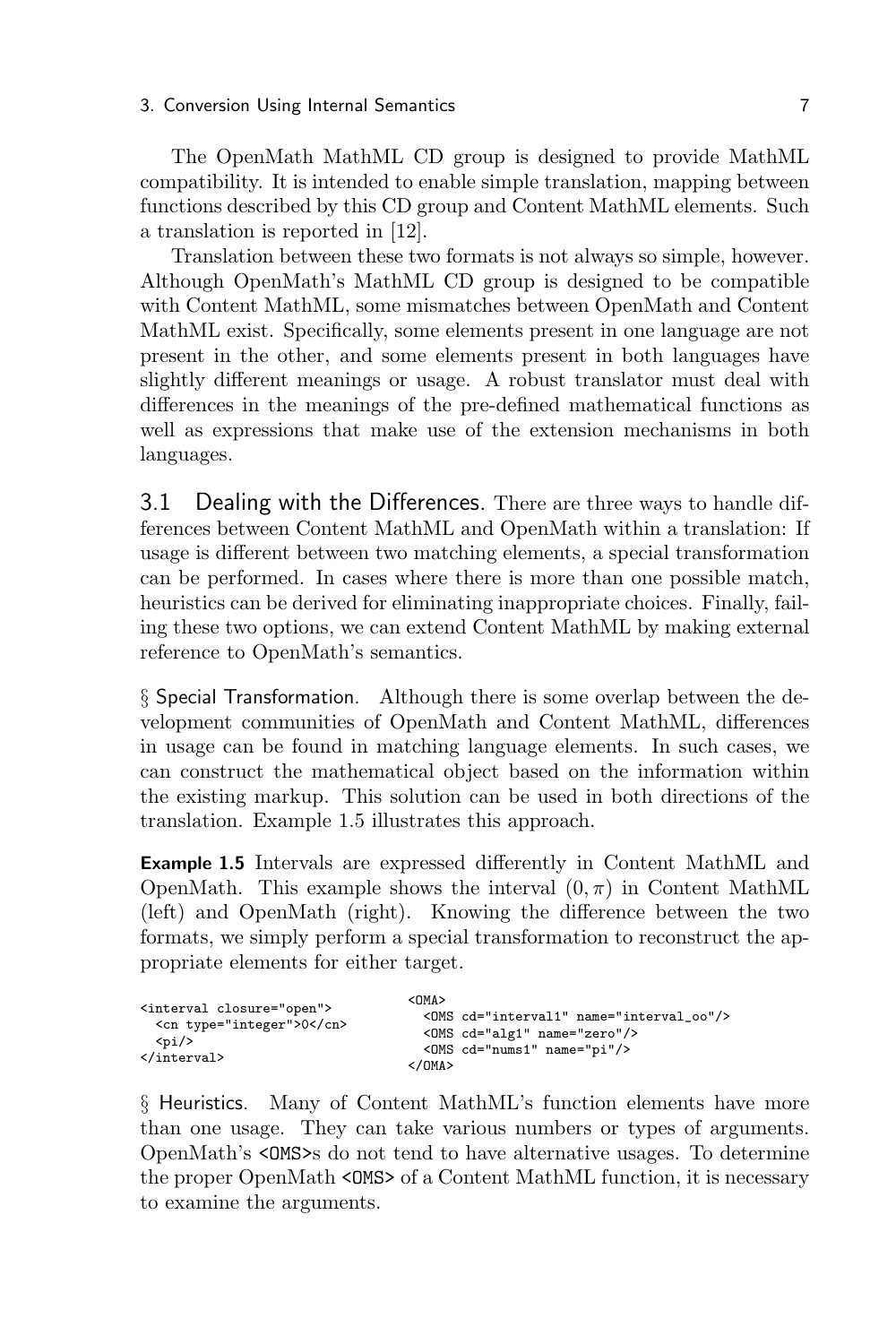**Example 1.6** Content MathML's  $\langle \cdot \rangle$  is used for both definite and indefinite integration. It has two corresponding OpenMath <OMS> attributes: defint from the calculus1 CD specifies a definite integral and int from the same CD is specifies an indefinite integral. To determine the correct translation to OpenMath, it is necessary to inspect the arguments of the function.

Heuristics can be used to deal with usage differences, as shown in the following example.

Example 1.7 Content MathML's <partialdiff> (below left) accepts bound variables as a list of indexes or series of actual variable names. The Open-Math equivalent of  $\epsilon$  is a partial strategier of the recognize the mathematic strategier of  $\epsilon$ variables as a series of variable names. To deal with this difference, we can assume x maps to index 1 and so on.

```
<apply>
 <partialdiff/>
 <bvar>
   <ci> x </ci>
 </bvar>
 <bvar>
   <ci> y </ci>
 </bvar>
 <apply>
   <ci> f </ci>
   <ci> x </ci>
   <ci> y </ci>
 </apply>
</apply>
                                       <MAS<OMS cd="calculus1" name="partialdiff"/>
                                         <OMA<OMS cd="list1" name="list"/>
                                           <OMI> 1 </OMI>
                                           <OMI> 2 </OMI>
                                         </OMA>
                                         <OMA>
                                          <OMV name="f"/>
                                          <OMV name="x"/>
                                          <OMV name="y"/>
                                         </OMA>
                                       </OMA>
```
§ External Semantics. If neither special transformations nor heuristics are sufficient to provide a faithful translation, one may use the Content MathML extension mechanism (Section 2.2) to refer to an OpenMath definition. To convert from OpenMath to Content MathML, a definitionURL attribute is constructed, using the CD and name attributes from the OpenMath <OMS> element, and added to the target Content MathML <csymbol> element. To do the reverse transformation, the CD and name attributes can be extracted from the definitionURL attribute.

Example 1.8 Content MathML does not have an equivalent of the definitions in the bigfloat1 CD.

```
<apply>
 <csymbol encoding="OpenMath"
    definitionURL=
    "http://www.openmath.org/(no break)
    cd/bigfloat1.ocd#bigfloatprec"
  \langleci> m \langle/ci>
 <ci> r </ci>
 <ci> e </ci>
</apply>
                                         <OMA<OMS cd="bigfloat1" name="bigfloatprec"/>
                                           <OMV name="m"/>
                                           <OMV name="r"/>
                                           <OMV name="e"/>
                                         </OMA>
```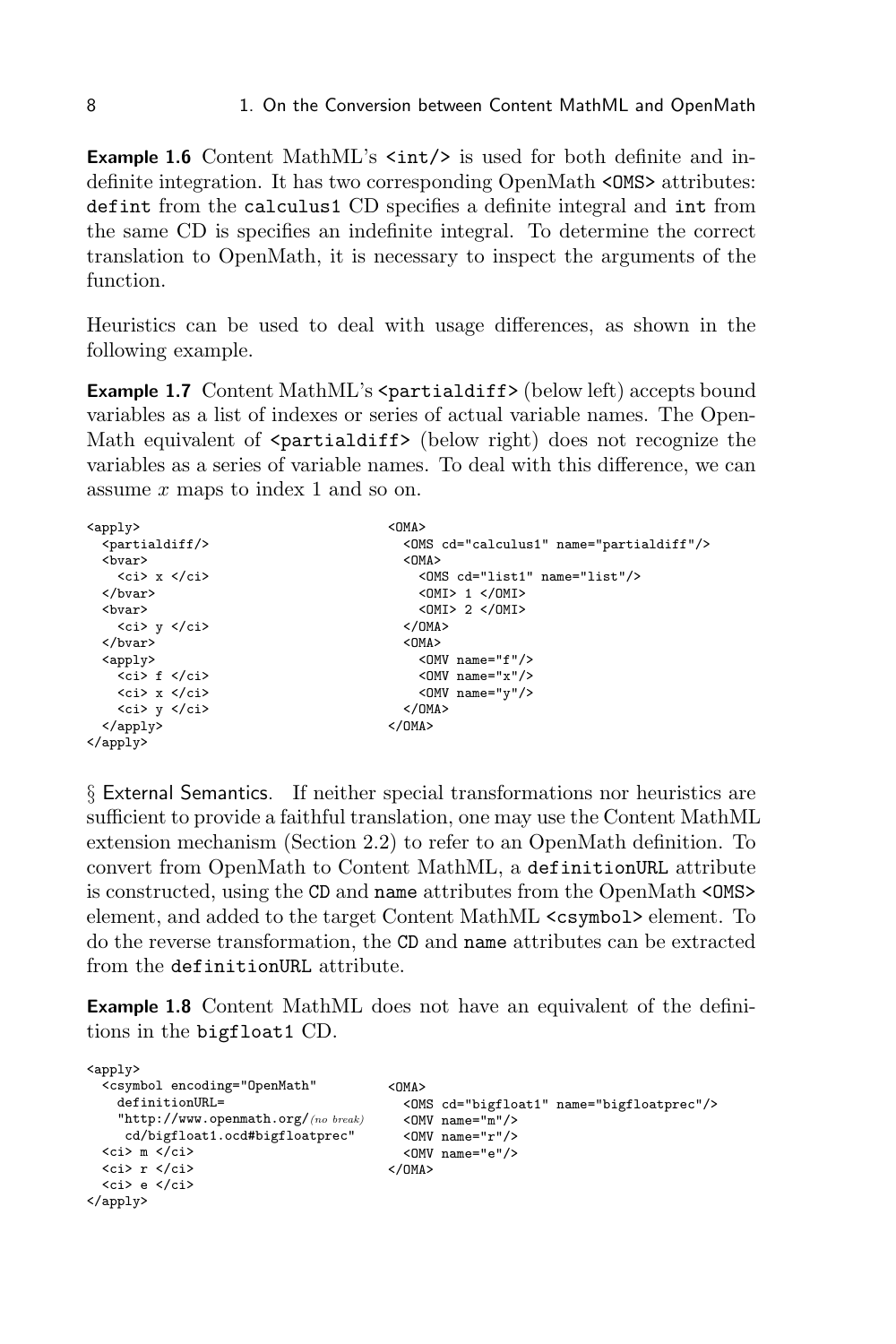```
<ci type="integer">n</ci>
                                               <OMATTR>
                                                  <OMATP>
                                                     <OMS cd="mathmltypes" name="type"/>
<OMS cd="mathmltypes" name="integer_type"/>
                                                  </OMATP>
                                                  <OMV name="n"/>
                                               <OMATTR>
```
Figure 3.3. Content MathML (left) and OpenMath (right) giving the symbol  $n$ integer type

```
<cn type="rational">
 \mathcal{D}<sep/>
  3
\langle/cn>
                                         <NMS<OMS cd="nums1" name="rational"/>
                                           <OMI> 2 </OMI>
                                           <OMI> 3 </OMI>
                                         </OMA>
```
Figure 3.4. Rational number by Content MathML (left) and OpenMath (right)

3.2 Examples of Mismatches. We now discuss how these strategies can be used in dealing with the differences between Content MathML and OpenMath. The examples also illustrate the strategies' limitations. Note that the strategies don't provide a one-to-one mapping between the two formats. Instead, they help preserve, as much as possible, semantics under translation. For some of the mismatches, none of the strategies are applicable. This situation is discussed in Section 4.

§ Type Information. In OpenMath any mathematical object, including compound objects, can be annotated with type information. Types are defined in CDs, and mathematical objects are annotated using <OMATTR> and <OMATP>, which are the "attribute constructor" and "attribute pair" elements. In Content MathML, type information can be specified directly only for numbers and identifiers, using the type attribute within the elements  $\langle$ cn> and  $\langle$ ci>, as shown in Figure 3.3. Although it would be possible to provide MathML annotations, using  $\leq$  semantics> and  $\leq$  annotation> or <annotationXML>, this does not place the information into Content MathML. The simple heuristic to apply in the translation of OpenMath type-attributed objects is: if the type-attributed OpenMath object is an integer or variable, then a special transformation can be applied; otherwise, employ the Content MathML extension mechanism.

§ Numbers with compound structure. OpenMath uses CDs to define numbers with compound structure, such as rational numbers (Figure 3.4). A number may be given in parts, which, in general, may themselves be compound objects. Content MathML, however, cannot represent numbers as a composition of compound mathematical objects. Rather, in Content MathML, a number must have components that are simple tokens given as text. The interpretation of the components is specified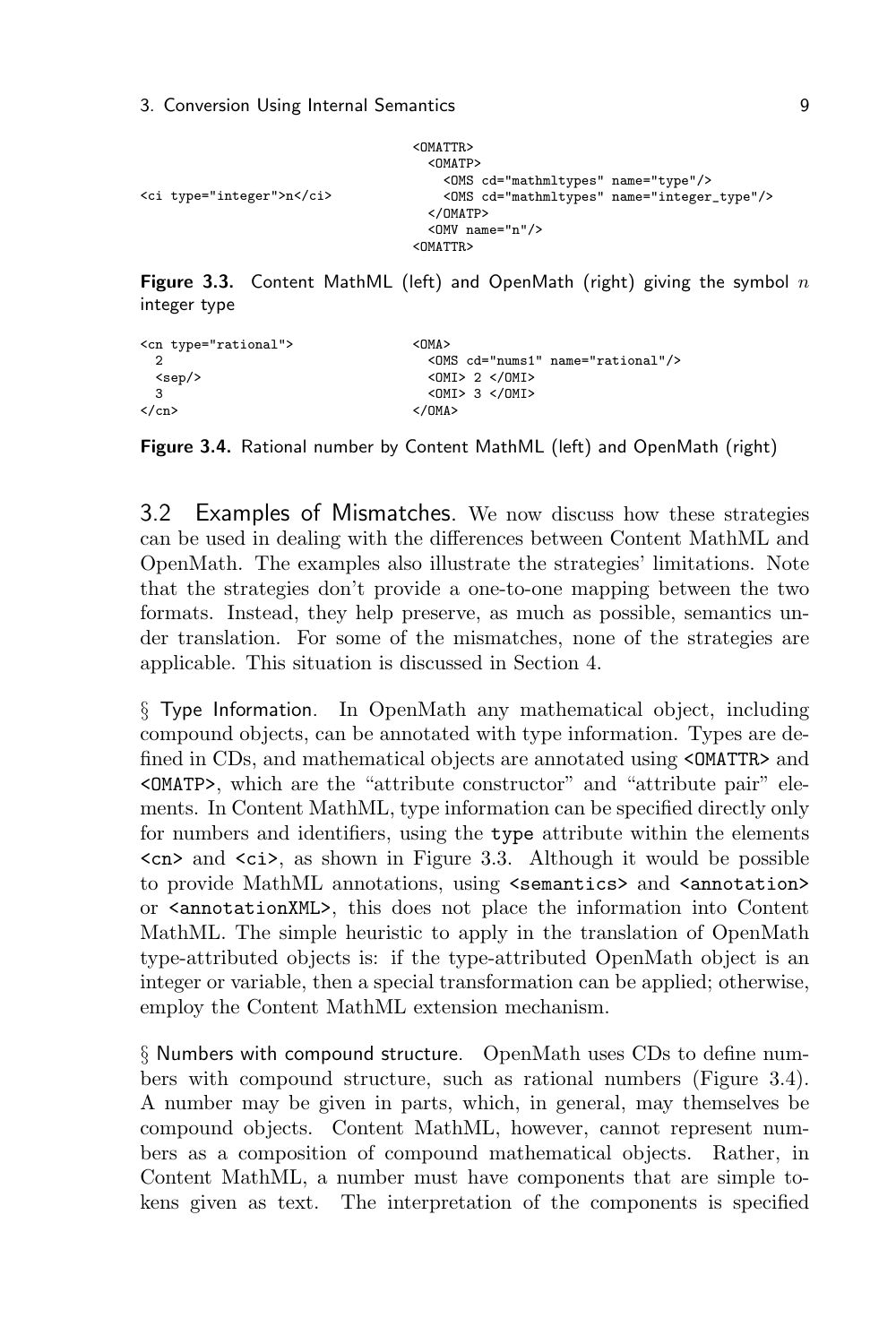```
<apply>
  \langle \text{int}/\rangle\langlehvar\rangle<ci> x </ci>
  </bvar>
  \langle \text{apply} \rangle\langle \sin/ \rangle<ci> x </ci>
  </apply>
</apply>
                                            <OMA><OMS cd="calculus1" name="int"/>
                                               <GMBTND>
                                                 <OMBVAR> <OMV name="x"/> </OMBVAR>
                                                 <OMA>
                                                    <OMS cd="fns1" name="lambda"/>
                                                    <NM\Delta<OMS cd="transc1" name="sin"/>
                                                      <OMV name="x"/>
                                                    </OMA>
                                                 </OMA>
                                               </OMBIND>
                                            </OMA>
```
Figure 3.5.  $\int \sin(x) dx$  in Content MathML (left) and OpenMath (right)

by the type attribute, which must be one of real, integer, rational, complex-cartesian, complex-polar or constant. If, as shown in Figure 3.4, an OpenMath number can be represented in one of the forms allowed by Content MathML <cn>, a special transformation can be applied. Otherwise, external semantics may be used or a composite Content MathML may be constructed (*i.e.* as an expression, rather than a single  $\langle cn \rangle$ ).

§ Use of Lambda Bindings. In OpenMath, lambda bindings can be used to represent functions, as shown in Figure 3.5. For example, the calculus1 CD operators diff and int can take a function whose arguments are specified with lambda bindings. In Content MathML, however, bound variables are not specified as part of the function, but rather as arguments to the operators. So, in translating from OpenMath to Content MathML, if a function expression does not give an explicit lambda binding, then there is no way to determine the bound variables. If the argument of such functions in OpenMath is not a lambda binding, we may use heuristics to guess the bound variable when translating from OpenMath to Content MathML. In the reverse translation, we need to reconstruct a lambda binding from the function application with the bound variables.

§ Miscellaneous Integer Functions. There is no direct Content MathML equivalent of OpenMath's trunc and round from the rounding1 CD, and abs from the arith1 CD. External references or special transformations constructing equivalent mathematical functions may be used.

We have seen that while the definitions of OpenMath and Content MathML allow many expressions to be translated precisely, there are several technical points on which the formats do not agree. Provided the application can be made to avoid these aspects, it is possible to have a natural translation between the corresponding concepts provided by the two standards. If a more robust solution is required, then another approach is needed, as described in the next section.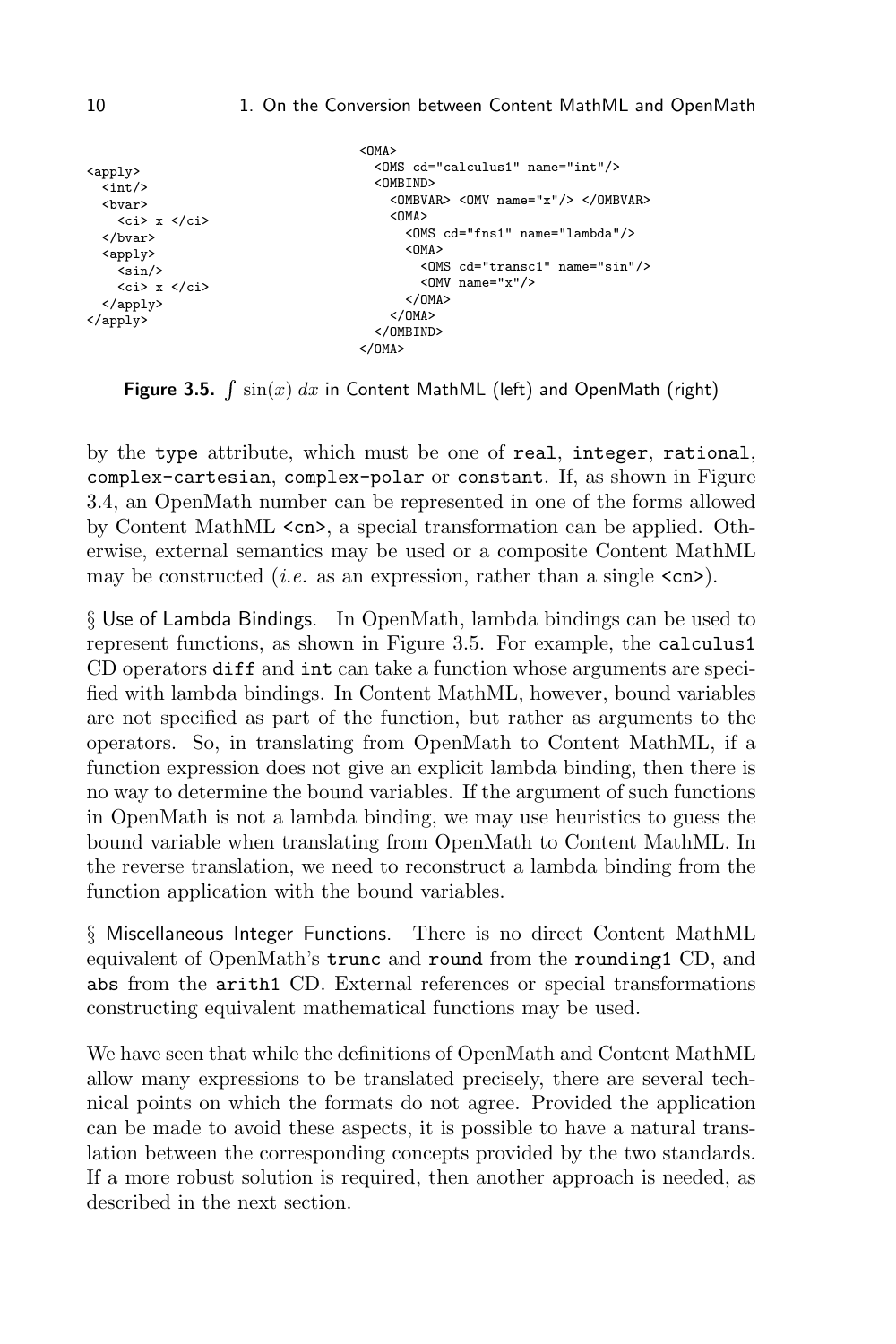### 4 Conversion Using External Semantics

For a completely general solution for the translation between OpenMath and Content MathML it is necessary to forgo the translation between highlevel concepts that sometimes do not match exactly. Instead, we must rely on mechanisms that give correct translation under all circumstances. In our approach we have relied on the general extension mechanisms of OpenMath and MathML. We therefore have a general, uniform way to convert between Content MathML and OpenMath.

In this setting, the conversion from Content MathML to OpenMath is similar to that described in Section 3. The only difference is that new CDs, precisely capturing the Content MathML semantics, may be used.

In contrast, the conversion from OpenMath to Content MathML is now quite different. We use a simple subset of Content MathML elements that correspond to the OpenMath expression-forming elements. These include <ci>, <cn>, <csymbol>, <lambda>, <bvar> and <apply>. Then all Open-Math symbols are translated to  $\langle$ csymbol> elements with references to the canonical OpenMath URLs. Effectively, we embed OpenMath in Content MathML syntax. In other words, no attempt is made to generate "native" Content MathML.

An example of such a conversion is given in Figure 4.6. The basic Open-Math constructs, such as the apply construct,  $\langle OMA \rangle$ , are mapped to the corresponding Content MathML constructs. The symbol construct, <OMS>, maps to the MathML <csymbol> element, with an attribute containing the URL for the OpenMath semantics.

```
<math>
  <apply>
    <cysmbol definitionURL=
     "http://www.openmath.org/(no break)
     cd/mathml/logic1#not"/>
    <apply>
      <cysmbol definitionURL=
       "http://www.openmath.org/(no break)
       cd/mathml/logic1#and"/>

      \langleci> B \langle/ci>
    </apply>
  </apply>
<math>mathh<OMOBJ>
                                                    <NMS<OMS cd="logic1" name="not"/>
                                                      <OMA<OMS cd="logic1" name="and"/>
                                                        <OMV name="A"/>
                                                        <OMV name="B"/>
                                                      </OMA>
                                                    </OMA>
                                                  </OMOBJ>
```
Figure 4.6. "Simplified" Content MathML (left) and OpenMath (right) markup of  $\neg(A \land B)$ 

This strategy not only provides a solution to translating OpenMath elements for which no corresponding Content MathML construct exists, but also illustrates how OpenMath can be used to complement Content MathML's limited facilities for expressing the semantics of a wider range of mathematical subjects.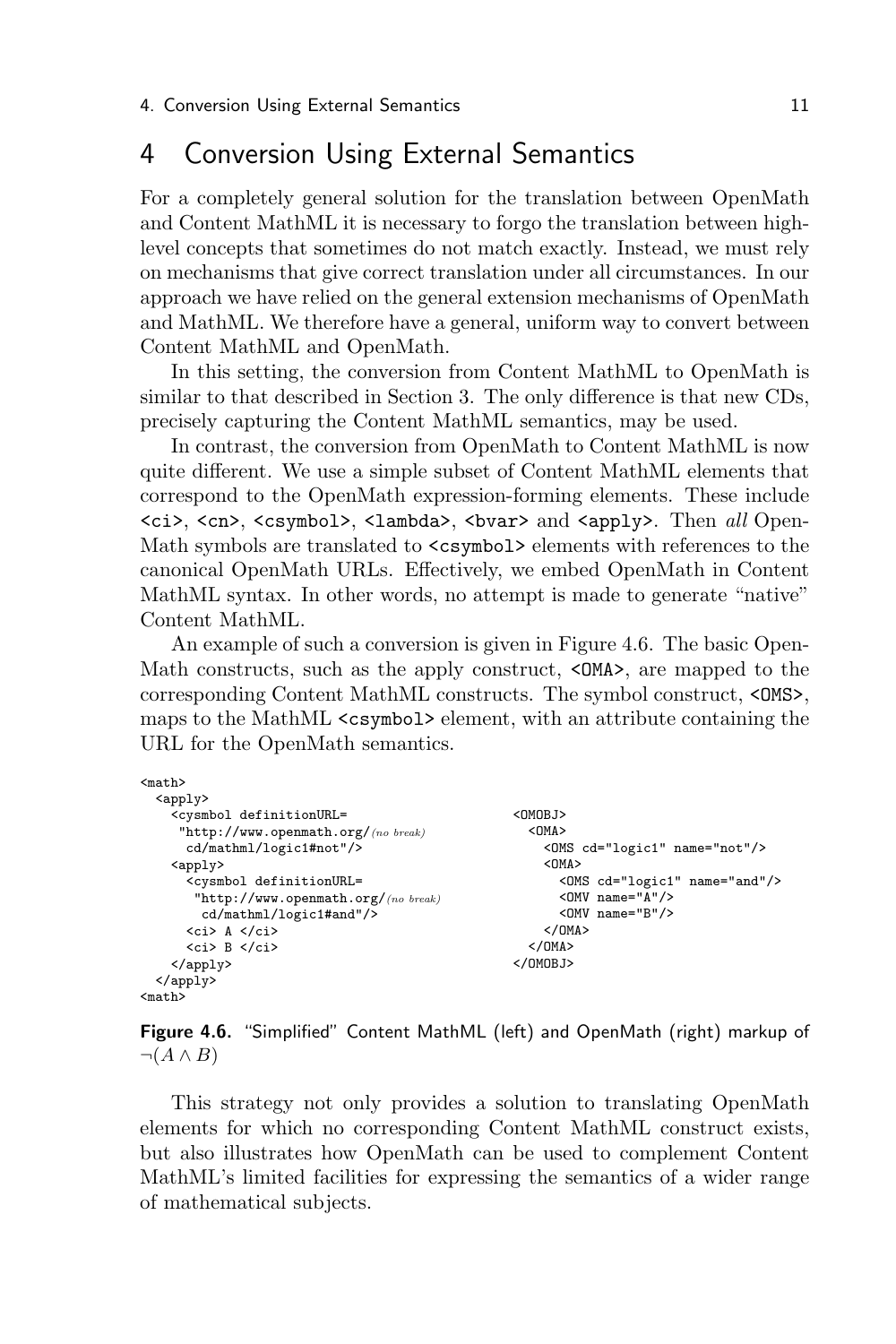### 5 Implementation

We have implemented a translator based on the strategies discussed in Sections 3 and 4. The translator was implemented as a set of XSLT [8] stylesheets. The stylesheets are tested using xt [3], one of the implementations of XSLT. XSLT was chosen to implement the translator because it is designed specifically to transform XML expression trees. Another advantage is that many implementations of XSLT are free and widely available. The stylesheets are available at the website of our laboratory: http://www.orcca.on.ca/MathML.

There has been at least one other implementation of a Content MathML/ OpenMath translator [12]. This previous work discusses only the correspondence between the built-in semantics of the formats and is based in a REDUCE environment. In contrast, our open-ended conversion strategy does not restrict our attention to built-in semantics, and we have employed more widely available XML technology for our implementation.

It should be noted that our work is based on OpenMath version 1.0 and MathML 2.0. Since the development of our translator, both of the standards have evolved. At the time of writing, OpenMath 2.0 has been released and discussions for MathML 3.0 are underway. Although minor revisions will be made to the respective standards, our translation strategies can still be applied and the mismatches that we have identified here still exist.

### 6 Conclusion

OpenMath and Content MathML are two standards to encode the semantics of mathematical expressions. There are many similarities and differences between them.

We have described two translation strategies to convert between these two languages: The first strategy maps between the corresponding elements of the standards. It exposes a number of differences between OpenMath and Content MathML that must be dealt with. The second strategy uses the low-level structure of the formats to give precise embeddings of each within the other.

We have implemented these translation strategies using XSLT. The implementations have served two purposes: first as a proof of concept, to verify the validity of the approaches, and second, to fill a practical need, providing translator blocks in an architecture for mathematical web services [1].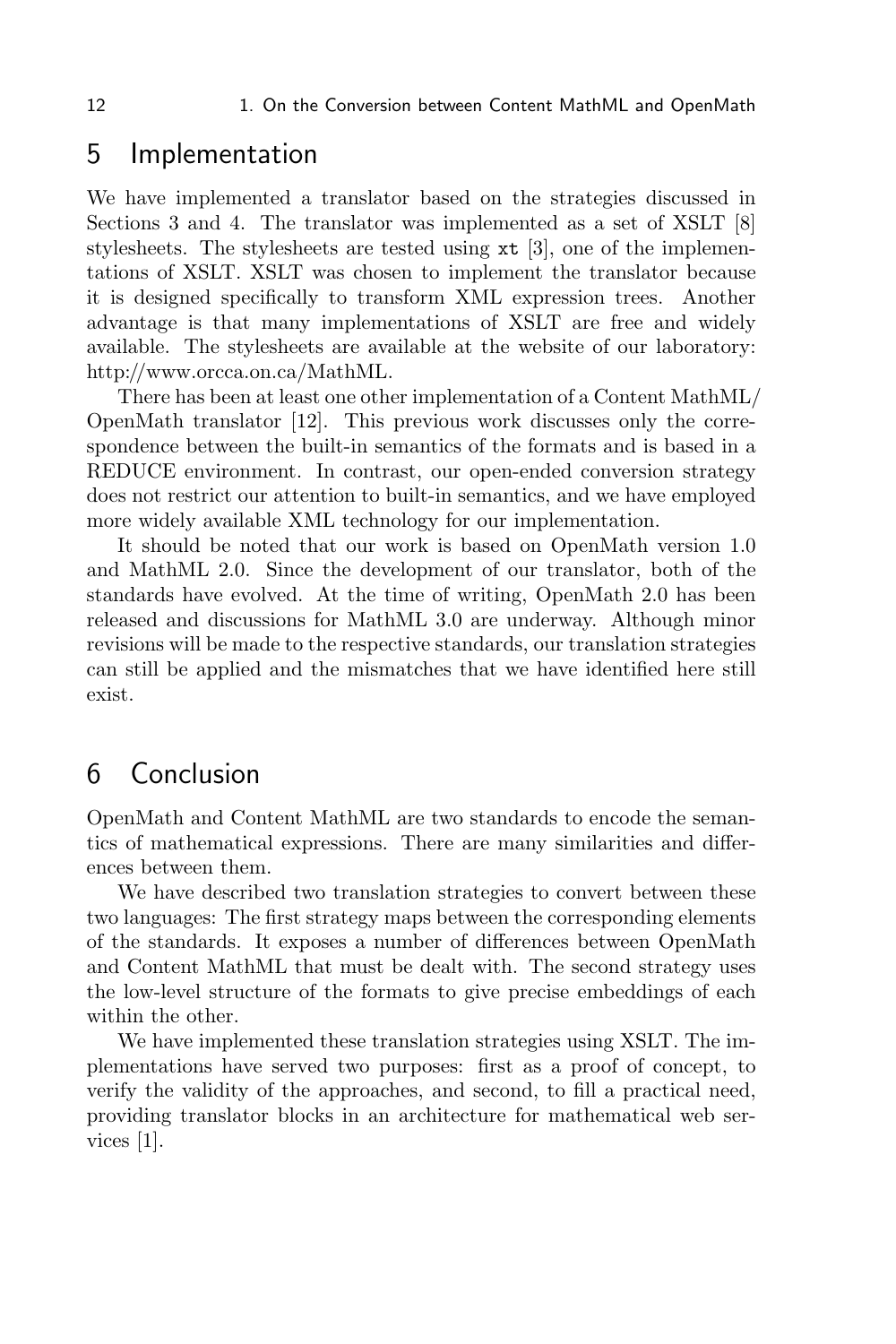## Bibliography

- [1] MONET (Mathematics on the Net), http://monet.nag.co.uk/cocoon/ monet/index.html.
- [2] The OpenMath Society, http://www.openmath.org/.
- [3] XT, http://www.jclark.com/xml/xt-old.html.
- [4] R. Ausbrooks, S. Buswell, D. Carlisle, S. Dalmas, S. Devitt, A. Diaz, M. Froumentin, R. Hunter, P. Ion, M. Kohlhase, R. Miner, N. Poppelier, B. Smith, N. Soiffer, R. Sutor, and S. Watt, Mathematical Markup Language (MathML) Version 2.0 (second edition), W3C Recommendation 21 October 2003, World Wide Web Consortium (W3C), 2003, http://www.w3.org/TR/2003/REC-MathML2-20031021.
- [5] Tim Bray, Jean Paoli, C.M. Sperberg-McQueen, Eve Maler, and cois Yergeau Fran Extensible Markup Language (XML) 1.0 (fourth edition) w3c Recommendation 16 August 2006, 2006, http://www.w3. org/TR/2006/REC-xml-20060816.
- [6] David Carlisle, OpenMath, MathML, and XSL, ACM SIGSAM Bulletin 34 (2000), 6–11.
- [7] David Carlisle, James Davenport, Mike Dewar, Namhyun Hur, and William Naylor, Conversion between MathML and OpenMath, The OpenMath Consortium (2001).
- [8] James Clark, XSL Transformations (XSLT) Version 1.0, W3C Recommendation 16 November 1999, World Wide Web Consortium (W3C), 1999, http://www.w3.org/TR/xslt.
- [9] Stéphane Dalmas, Marc Gaëtano, and Stephen Watt, An OpenMath 1.0 implementation, Proceedings of the 1997 International Symposium on Symbolic and Algebraic Computation (ISSAC), 1997, pp. 241–248.
- [10] Mike Dewar, OpenMath: an overview, ACM SIGSAM Bulletin 34  $(2000), 2-5.$